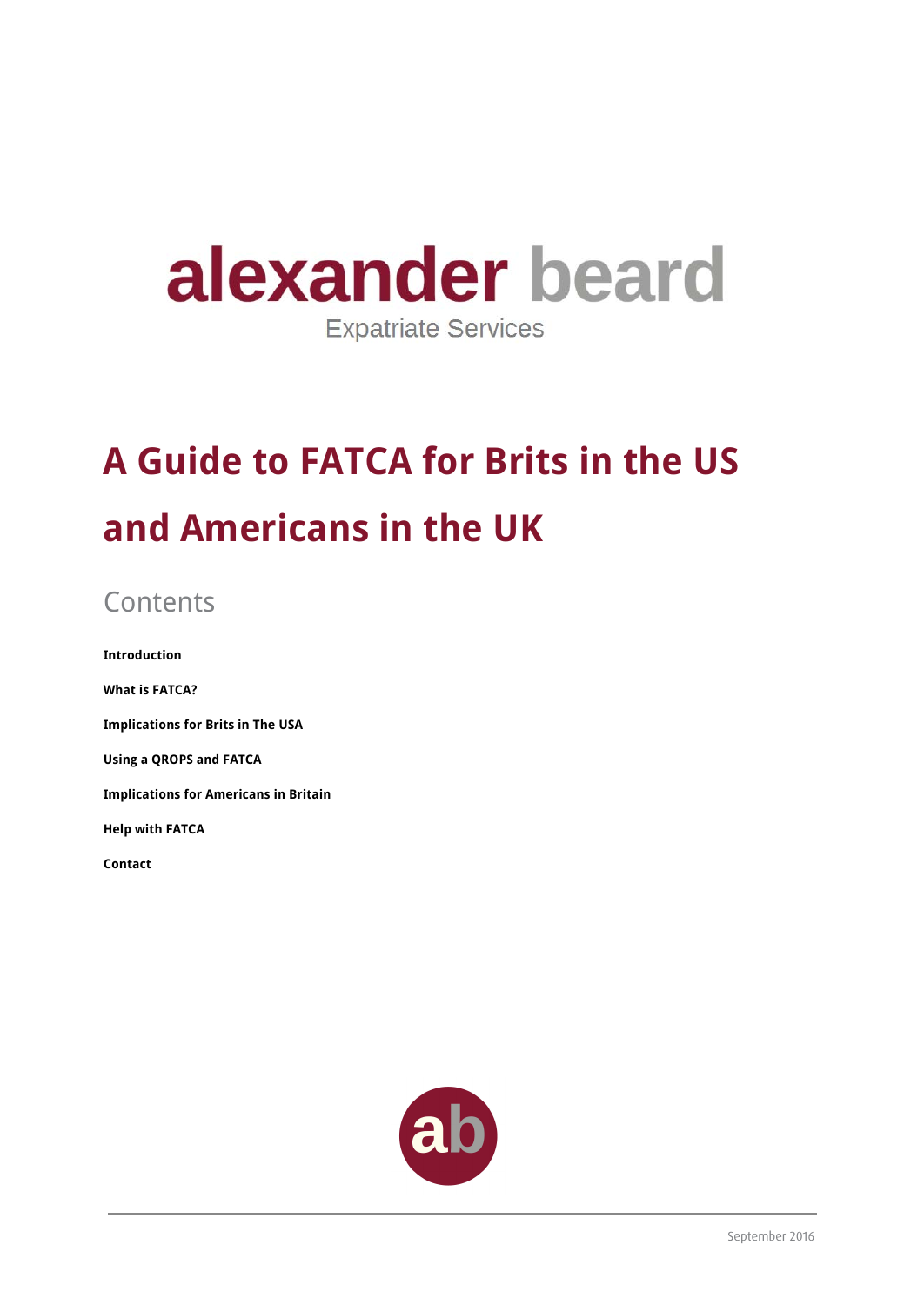### Introduction

As an international financial services organisation who specialise in cross-border financial planning, any piece of new legislation which focuses on offshore assets typically comes across our desks sooner rather than later.

Such was the case with FATCA, a US-led initiative which primarily focuses on large banks and financial institutions, but which, nevertheless, has extremely important knock-on effects for individuals. In particular, you are likely to be affected by FATCA if you are a UK national resident in the US, or if you are a US national resident in the UK.

In the following sections of this guide we'll introduce you to the FATCA legislation and discuss what it means to you; you'll see that there are separate areas of the guide to help each of the groups mentioned above, as well as an overall summary of how FATCA came to be, what it means and how its laws are applied. We have been dealing with the implications of FATCA now for several years and, in this guide, we'll try to give you a sure footing on which to make decisions about whether you might have a liability and need to investigate further. Make no mistake: FATCA could be a severe threat to your wealth.

Needless to say, as is typical with any US financial legislation, FATCA is a very complicated beast, but we're dedicated to making things as easy as possible for you, so this guide is designed to be understood by all, even if you have little knowledge of financial planning and accounting. If you do find you get 'stuck', our contact details can be found towards the back of the guide and we're always happy to have initial no obligation conversations about your questions and requirements.

Finally, if you do think that you have a liability that has come to the fore since the introduction of FATCA then it cannot be stressed enough that you should seek expert advice from a financial adviser who has permissions in both the US and the UK. Each circumstance will be different and securing for yourself the best possible advice based on your individual circumstances is extremely important.

We hope that this guide helps in your understanding of FATCA and invite you to get in touch further, should you require any further assistance from ourselves at The Alexander Beard Group.

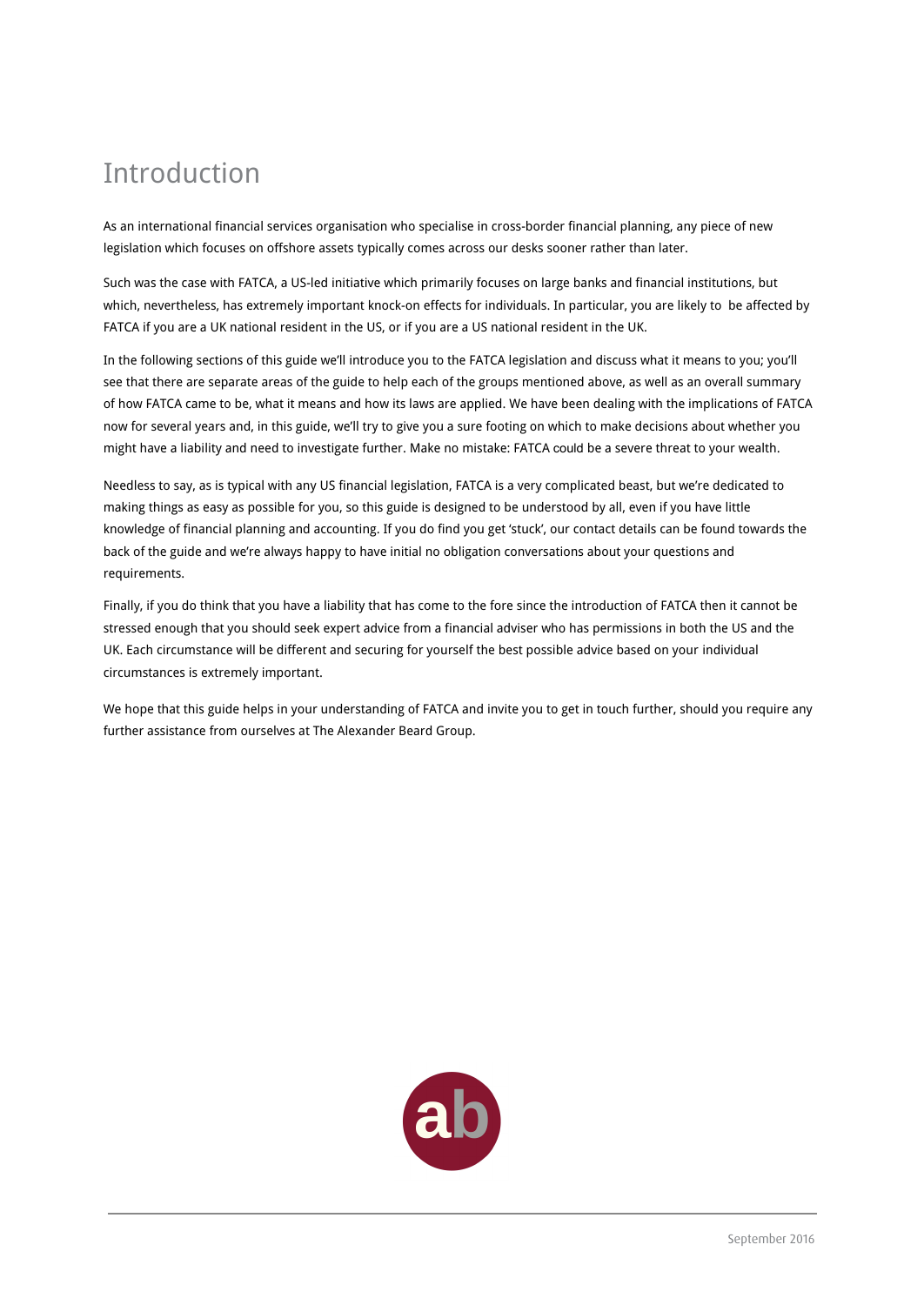### What is FATCA?

The Foreign Account Tax Compliance ACT (FATCA) became law in March 2010. The objective of FATCA is to ensure the US Government gets its tax dollar of assets that US taxpayers have hidden or not reported outside of the US. That might not seem as though it applies to you, but do read on; many people who have been surprised by FATCA were not aware that their assets fell under its ruling, or even that they were counted as having assets outside of the US!

Currently the US Internal Revenue Service (IRS) estimates that they lose \$100 billion in unpaid taxes annually. FATCA is not predicted to contribute a huge amount to that figure, but it is at least a start in plugging the gap, with receipts of \$8.7 billion expected over the next 10 years.

The approach FATCA takes is interesting and an example of the US' ability to flex its monetary and political muscle.

Under FATCA rules, the IRS has the ability to investigate US citizens' international money holdings, which they achieve with the compliance of many territories' banks. The territories involved include the UK, as well as previous tax havens, such as Switzerland. As many of these banks and financial institutions also operate within the US, the US government was able to organise an arrangement with these banks that boiled down to releasing data about the holdings of US residents, or face increased taxation on activities within the US. Needless to say, a huge number of financial institutions opted for 'FATCA compliance'.

Whilst the US government has access to information on the foreign assets, a key focus of this piece of legislation is a mandate for extra reporting by US tax payers of certain foreign financial accounts and offshore assets. This means that the IRS can in theory compare the two separate reports; one a disclosure by the individual and one a disclosure by the financial institution. If either is deemed to have completed the information incorrectly (deliberately or by omission) or submits the information late then substantial fines are applicable.

Because FATCA is, by its very nature, a tax focused on those who operate across borders, the potential for US nationals in the UK and UK nationals in the US to be caught out by the ruling is high. With offices in both countries, we have been helping both of these groups to understand whether they may have a FATCA liability since before the law came into force.

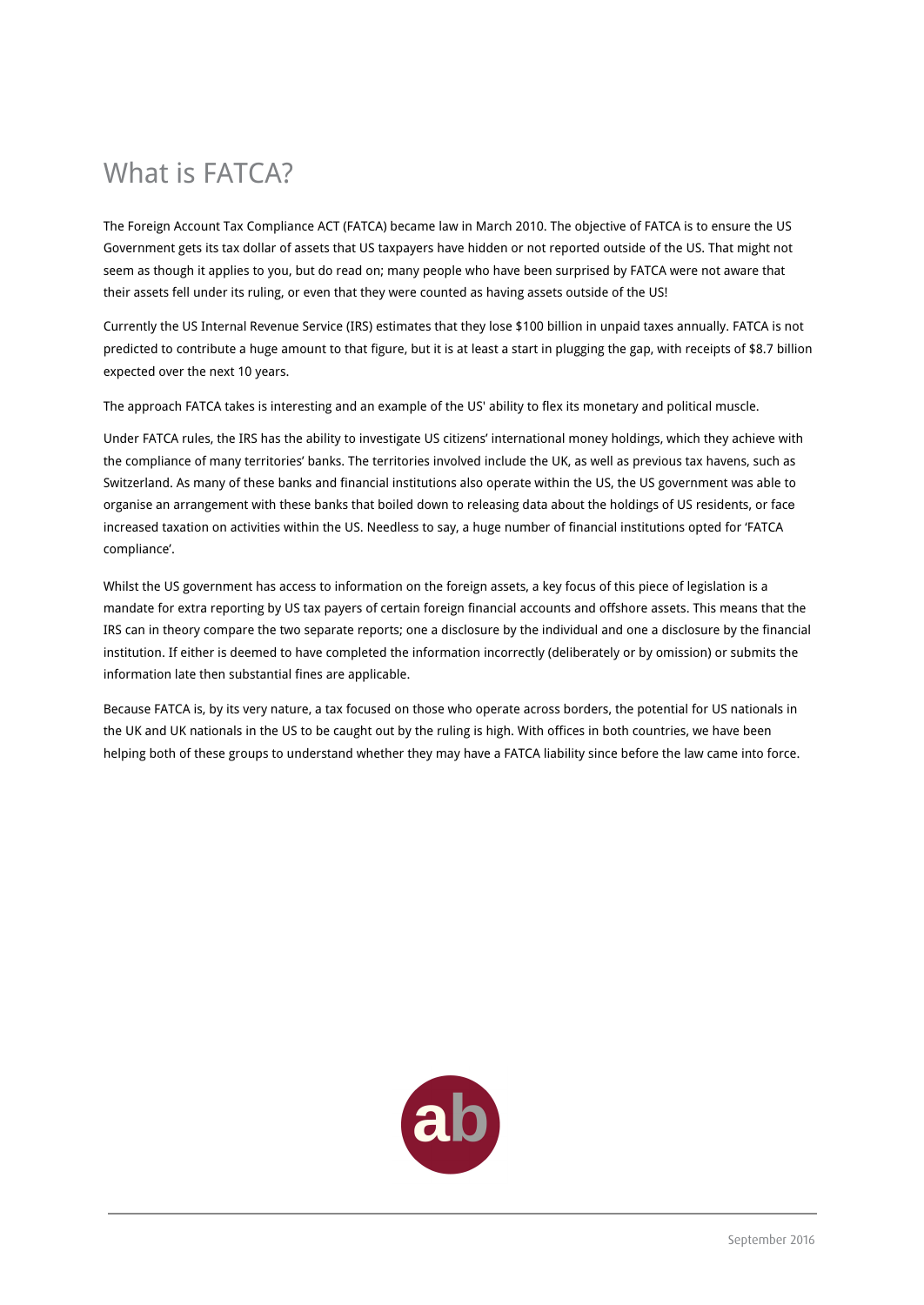### Implications for Brits in the USA

Given the aims of FATCA explained in the previous section, you can see why many Brits who emigrate to the US do not consider themselves to be affected by FATCA.

The issue comes from the fact that the majority of Brits in the US will have left accounts / investments behind. As soon as you become resident in the US, for tax purposes, then these accounts can potentially become the foreign investments FATCA is looking for, meaning both you and your bank will need to report on them.

FATCA will also look at the underlying structure of the account / investment and if they deem it non-compliant, there could be further taxes to pay. An example of this is an Offshore Investment Bond which would likely be deemed as a Passive Foreign Investment Company (PFIC) and would have its own tax consequences.

For a good number of reasons, Brit Expats in the US may want to keep assets outside of the US denominated in Great British Pounds. There are IRS compliant investment options to cater for this scenario. This will allow a Brit Expat in the US to retain GBP investments outside of the US and become tax compliant. It will also allow them to manage currency risk by allowing you to switch to US Dollars should it be advantageous to do so (and back again if required).

However, without these arrangements and because of FATCA, extra care will be needed when it comes to leaving assets in the UK. As mentioned, the UK banks are part of the FATCA arrangement and are obligated to report on assets held for those resident in the US, regardless of whether you report them or not.

Aside from FATCA, the US and the UK have a robust double taxation agreement which should mean that tax is paid in only one country. Usually this will mean that you will be taxed at source in the UK, although there is an option to apply for a UK NT (No Tax) code that allows income to be paid without tax and then taxed in the US.

As with all taxation and investment affairs when moving to the US, it is imperative to take professional financial advice. The US and UK tax systems by themselves are complicated areas. Cross-border movement of assets is an even more complex which has been made even more obtuse with the advent of FATCA. A mistake in these areas can have the potential to seriously damage your wealth.

Please note: In the UK the Financial Conduct Authority does not regulate Tax Advice.

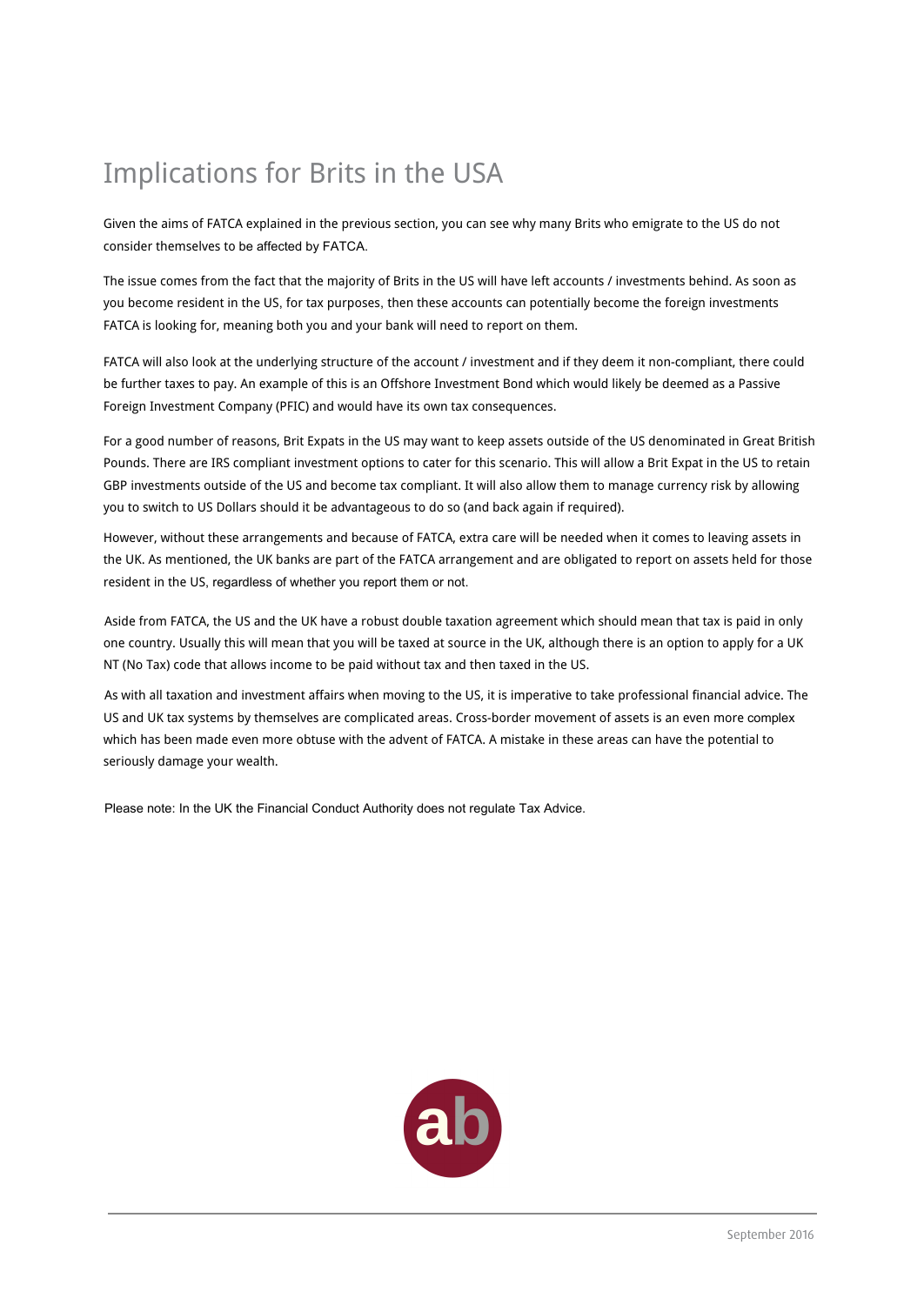## Using a QROPS and FATCA

Qualifying Recognised Overseas Pension Schemes (QROPS), now renamed ROPS by HMRC, are a legitimate retirement planning tool for British expatriates. They essentially allow a full and fair transfer from your British pension scheme to one in your new country of residence that meets with HMRC's approval.

However, care needs to be taken when you are a US resident using a ROPS as there could be significant disadvantages & pitfalls.

There is no structure in place to transfer a pension to the United States therefore those with UK based pensions are often advised to use ROPS as a solution to their pension planning. Because you cannot transfer to a ROPS within the US, ROPS is often used to transfer your UK pension to a third country, from which you can draw a pension in the US. ROPS are being used as a one size fits all approach without thought to how their country of residence views it.

For example, although transferring directly to the US is typically not possible, a UK based pension scheme is classed as a qualifying UK pension to the IRS. The double taxation treaty between the two countries clearly defines how benefits from a UK based pension are taxed. UK based pension schemes are also excluded from FATCA reporting, so you receive a lot of protection when using a UK based pension for your retirement in the US.

However, when a UK based pension is transferred to a third party country ROPS (Malta is a frequent jurisdiction used, along with a few others), the pension loses its qualifying status and also becomes reportable under FATCA. If you haven't amassed enough foreign tax credits, it is likely that the transfer to the ROPS could be considered a taxable event by the IRS.

Over the past few years, this transfer to a ROPS for a US resident hasn't been an issue as the IRS are rarely told the transaction has taken place. However, many of the territories previously used for this type of transfer, including Malta, have signed up to FATCA reporting, so now the IRS will know that a transfer has been made and will look to tax it appropriately.

As mentioned, UK pension schemes are excluded from FATCA reporting, however it is still reportable by the individual. One of the areas FATCA identifies is the structure of the underlying investment. If classed as non-compliant, there is also a 30% withholding tax levied. As you can see, FATCA puts those who transferred a UK pension into a ROPS whilst US resident into a difficult position, and certainly means that those who have not moved their pension yet but want to will have to think very carefully before following through.

Anyone considering using a ROPS for their retirement planning in the US must get specialist tax advice. FATCA reporting will shine a light on ROPS for US residents where previously this one size fits all approach seemed to work well.

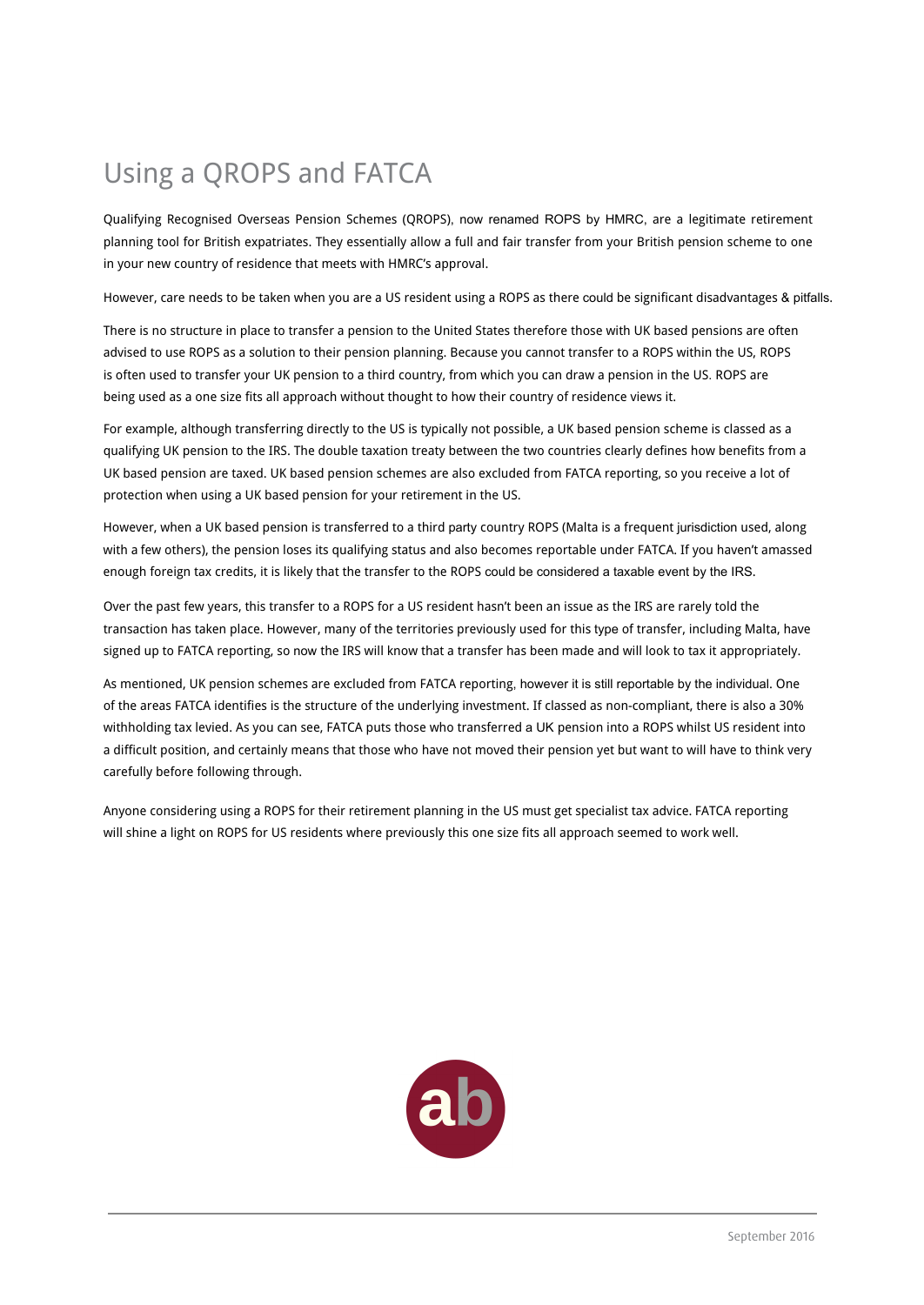## Implications for Americans in Britain

As FATCA continues to gather steam in the US, an increasing number of American citizens abroad are being swept into its web, or coming to realise their new tax responsibilities. The main targets of the act, it has always been said, are wealthy individuals, using offshore accounts to protect their holdings, but if you are a US expatriate then it is likely you will be caught up in the FATCA laws at some point, or have already come into contact with them.

The reason for this is fairly simple as far as the FATCA reasoning goes: if you are a US national and you move abroad and complete fairly mundane financial activities (like starting a savings account here in the UK) then you are now in possession of a foreign investment and fall under the FATCA banner, necessitating reporting by the institution who holds your investment and by yourself.

As well as the reporting requirements, it is worth being aware of how FATCA has impacted Americans abroad in practical ways too. Whilst the requirements on banks to report on your foreign finances initially presents them with a tax worry, there are also logistical worries. On announcement of the new law, some institutions stopped offering US expats banking facilities, due to the reporting pressures such a move would place upon them. Reports of this sort of occurrence have slowed but, without a doubt, there are still potential problems for US expats in the UK or indeed Europe.

As with your British counterparts, it is vital to seek financial advice. The tax implications of moving money you have earned in the US over to the UK, for example, could be complicated by FATCA and other scenarios could see you exposed to large liabilities or fines for non-compliance.

There are, however, US tax compliant investment solutions for US citizens in the UK. This is an area we can assist you with.

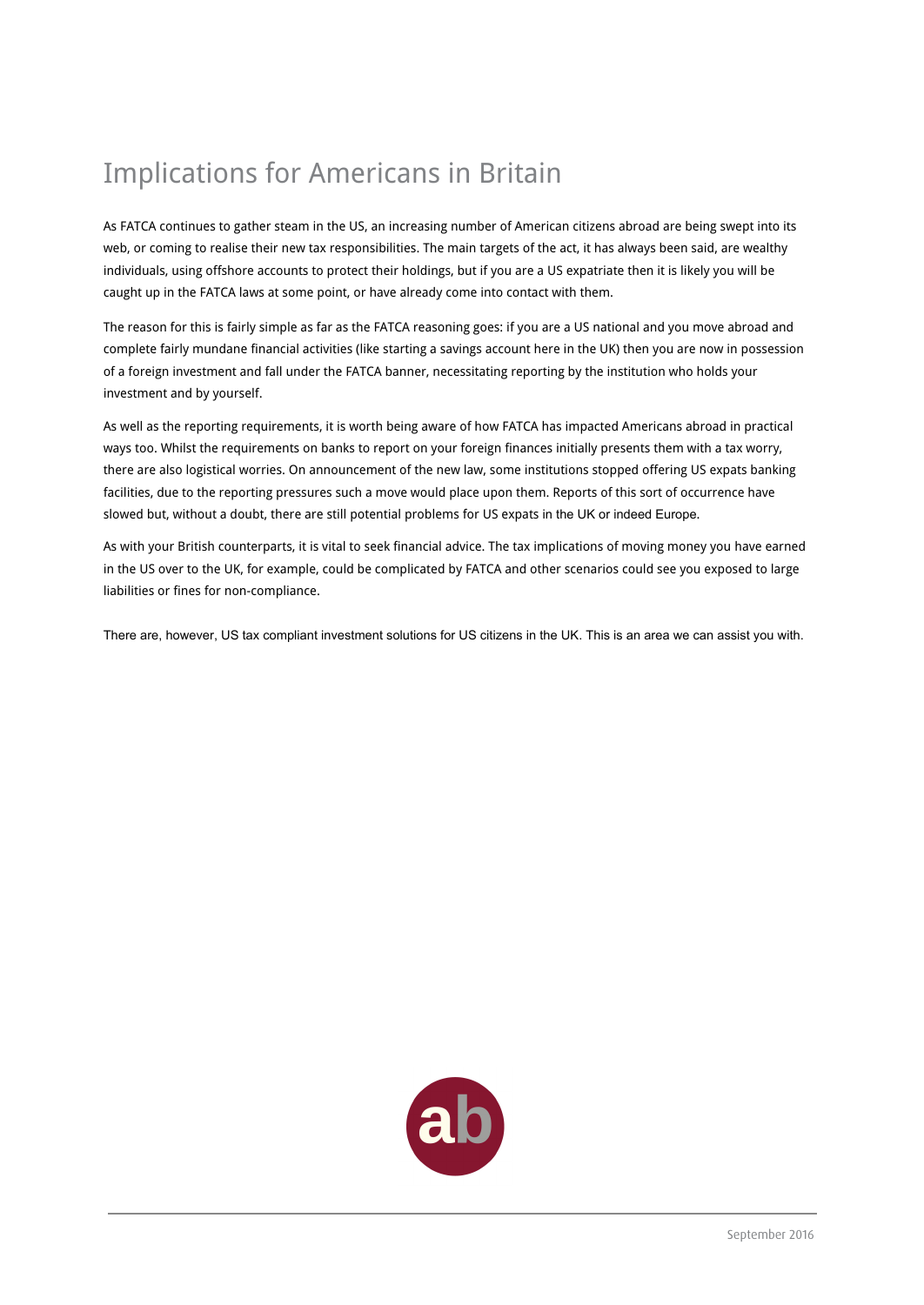## Help with FATCA

Alexander Beard Group is an international services organisation with offices in six countries, including the USA. We specialise in helping families and individuals with their financial planning needs when they move from country to country, easing the journey by providing advice both from our head office here in the UK and our locations around the world.

If you are moving from the US to the UK, the UK to the US, or have already completed your move, then we are here to help.

One of the many ways in which we can provide assistance is through a solution called AMVEST, which we developed with our expert team of experienced international advisers and which is only available through Alexander Beard.

AMVEST presents a solution to the UK-to-USA pension movement problem. It works by keeping your pension under UK rules, but may be held in either GBP or USD, using one of America's leading fund managers. You have access to financial advice from a US-based investment adviser, rather than having to deal with someone in a far off jurisdiction like Malta or the Channel Islands, and can access your account online 24/7. Because the account is under UK rules, you can still take a taxfree lump sum from age 55. All benefits, including your lump sum, can be paid in GBP or USD.

We also provide specialist financial advice in the US and the UK, to US and UK citizens and residents. We are always willing and ready to have a no obligation chat about your requirements, before you formally appoint us as your financial advisers. We work with tax advisers in the US and the UK and are more than happy to suggest a reputable specialist in this area to you, or work with your already appointed adviser.